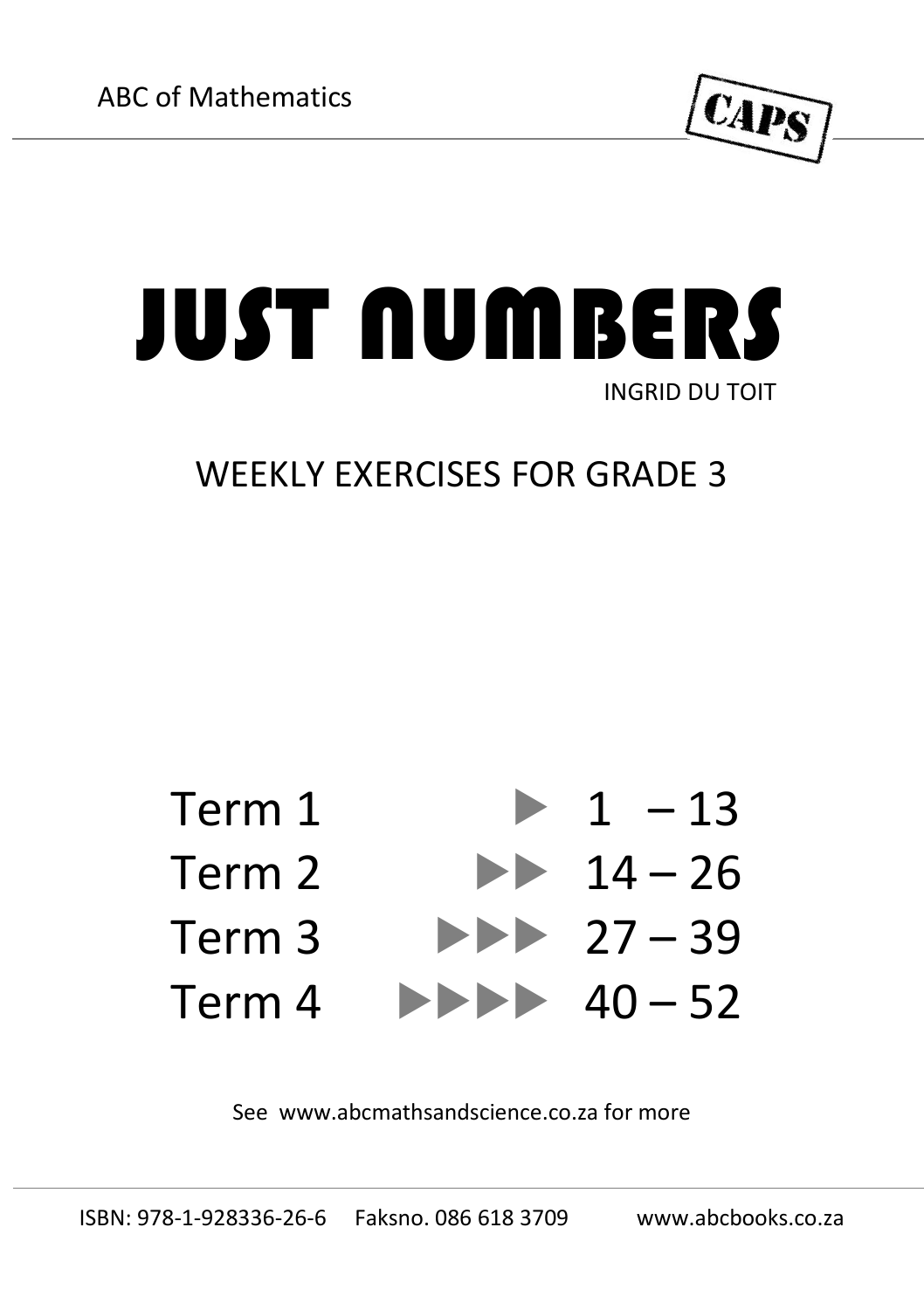

Notes:

- The answers in the middle of the book can be removed.
- A 200 number chart is included in the middle of the book.

Copyright © 2018. All rights reserved. No part of this publication may be reproduced by any means without the prior written permission of the author.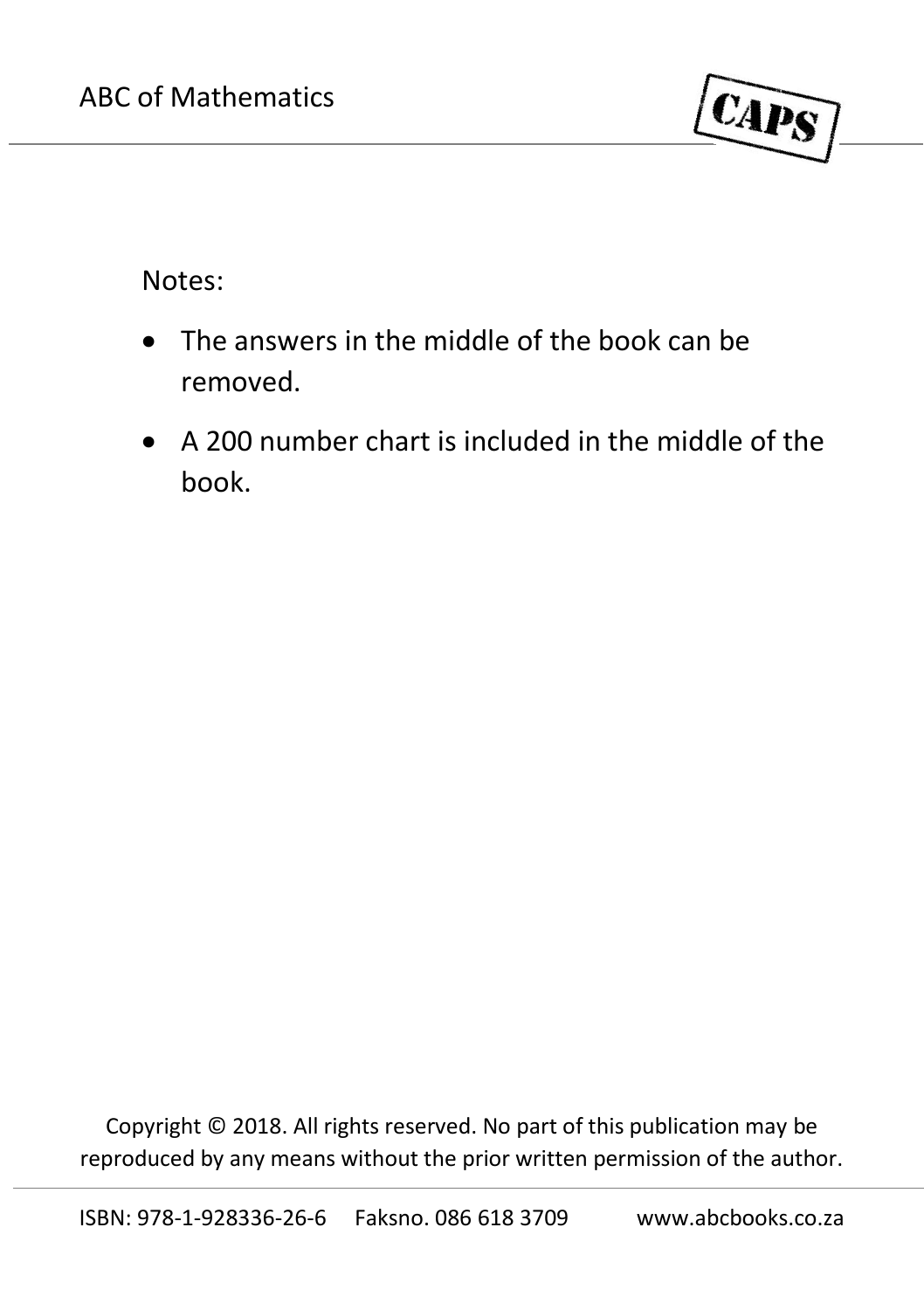## $\mathbf 1$

| a) $1 + 2 =$                     | k) $11 + 11 =$               |
|----------------------------------|------------------------------|
| b) $5 + 5 =$                     | $1)$ 25 – 14 =               |
| c) $4 + 9 =$                     | m) $20c + 10c =$             |
| d) $6 - 2 =$                     | n) $R10 + R2 =$              |
| e) $8 - 4 =$                     | o) $50c - 10c =$             |
| f) $12 - 6 =$                    | $p)$ R10 – R5 =              |
| g) $2 \times 2 =$                | q) $3 +$<br>$= 10$           |
| h) $3 \times 5 =$                | $r_0$ 6 +  <br>$\vert$ = 9   |
| i) $9 \div 3 =$                  | $_{\text{(halve)}} 10$<br>s) |
| i) $10 \div 3 = \dots$ r $\dots$ |                              |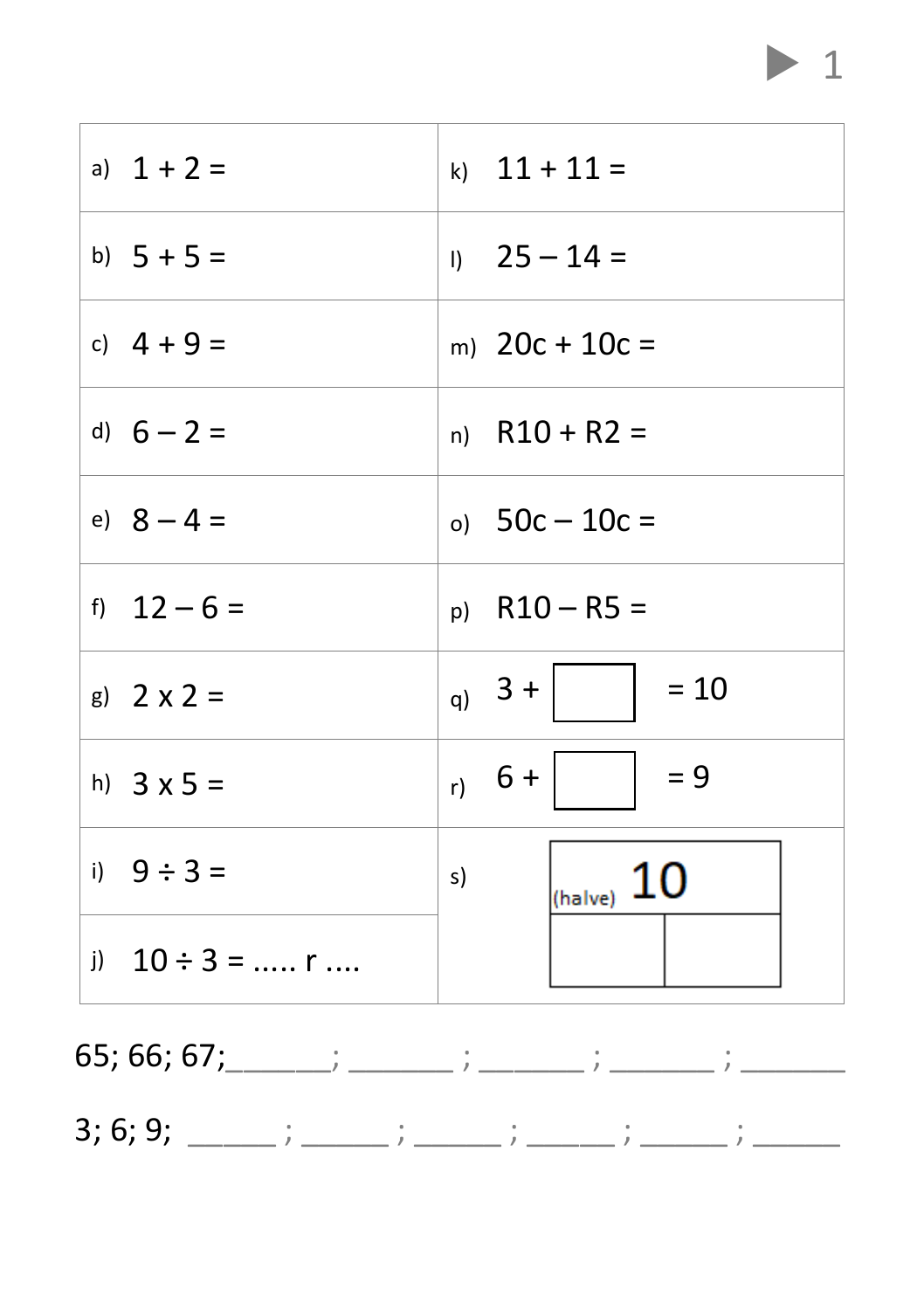a)  $11 + 7 =$ k)  $23 + 26 =$ b)  $25 + 10 =$  $1)$  34 - 12 = c)  $18 + 5 =$ m)  $50c + 30c =$ d)  $10 - 8 =$  $n)$  R12 + R3 = e)  $14 - 5 =$ o)  $60c - 40c =$ f)  $17 + 3 + 4 =$  $p)$  R20 - R6 = q)  $7 +$  $= 11$ g)  $3 \times 2 =$ r)  $6 +$  $= 12$ h)  $4 \times 4 =$ i)  $4 \div 2 =$ s) 7 7 (double) i)  $5 \div 2 =$  ..... r ....

 $\blacktriangleright$  2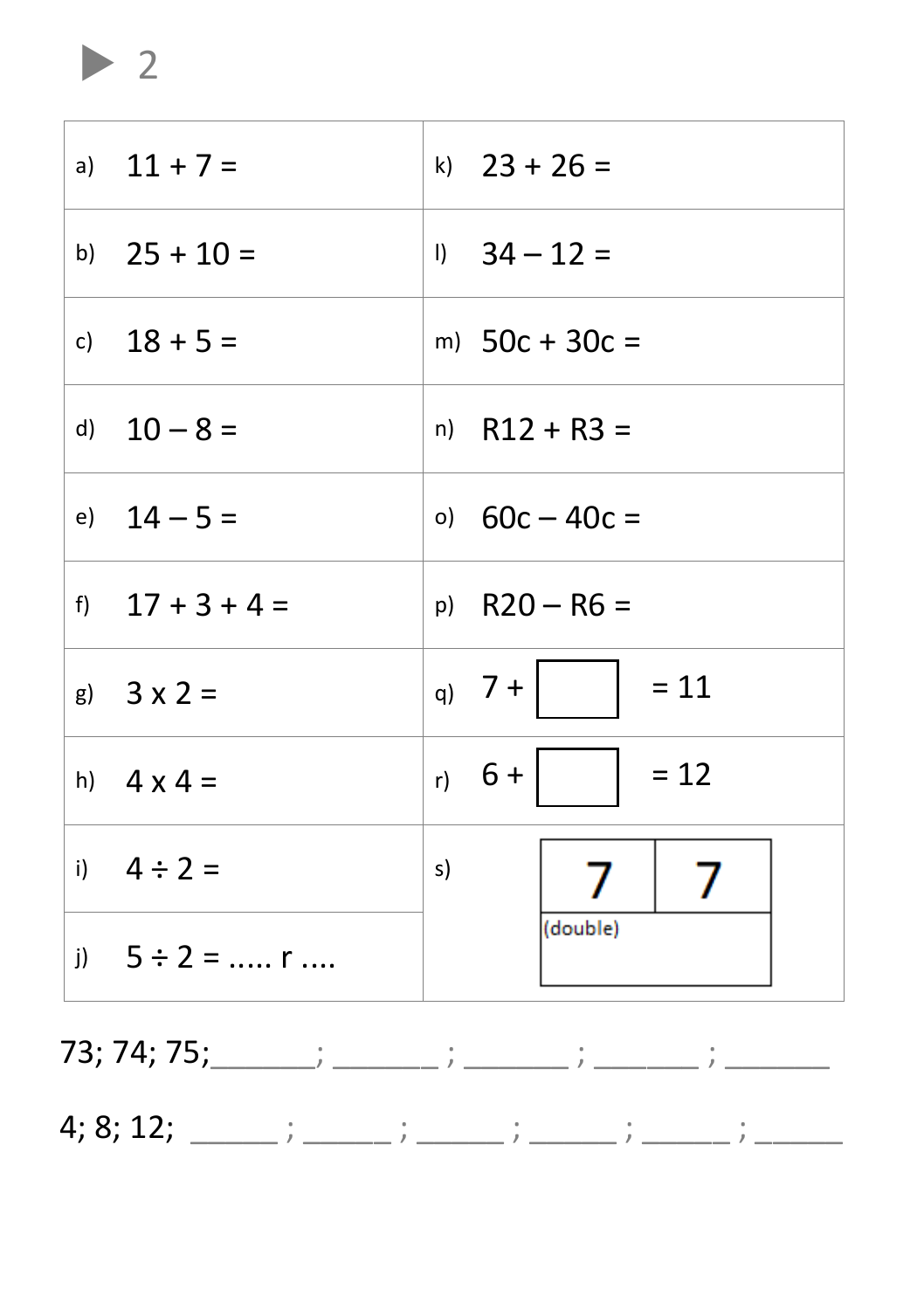| a) $3 + 9 =$       |    | k) $34 + 12 =$                           |
|--------------------|----|------------------------------------------|
| b) $26 + 4 =$      |    | $1)$ 45 - 23 =                           |
| c) $11 - 6 =$      |    | m) $40c + 50c =$                         |
| d) $27 - 10 =$     |    | $n)$ R9 + R4 =                           |
| e) $23 - 6 =$      |    | o) $70c - 40c =$                         |
| f) $29 - 2 - 3 =$  |    | $p)$ R30 - R8 =                          |
| g) $5 \times 5 =$  |    | q) $7 +$<br>$= 14$                       |
| h) $6 \times 2 =$  |    | $r) 8 +$<br>$= 16$                       |
| i) $15 \div 5 =$   | s) | $\sqrt{11^{11}}$<br>$\overrightarrow{2}$ |
| i) $17 \div 5 =$ r |    | $\begin{pmatrix} 9 \\ 8 \end{pmatrix}$   |

84; 85; 86; \_\_\_\_\_\_; \_\_\_\_\_\_; 62; 64; 68; \_\_\_\_\_\_\_; \_\_\_\_\_\_\_  $\ddot{\cdot}$  $\ddot{\phantom{a}}$ 

 $\overline{3}$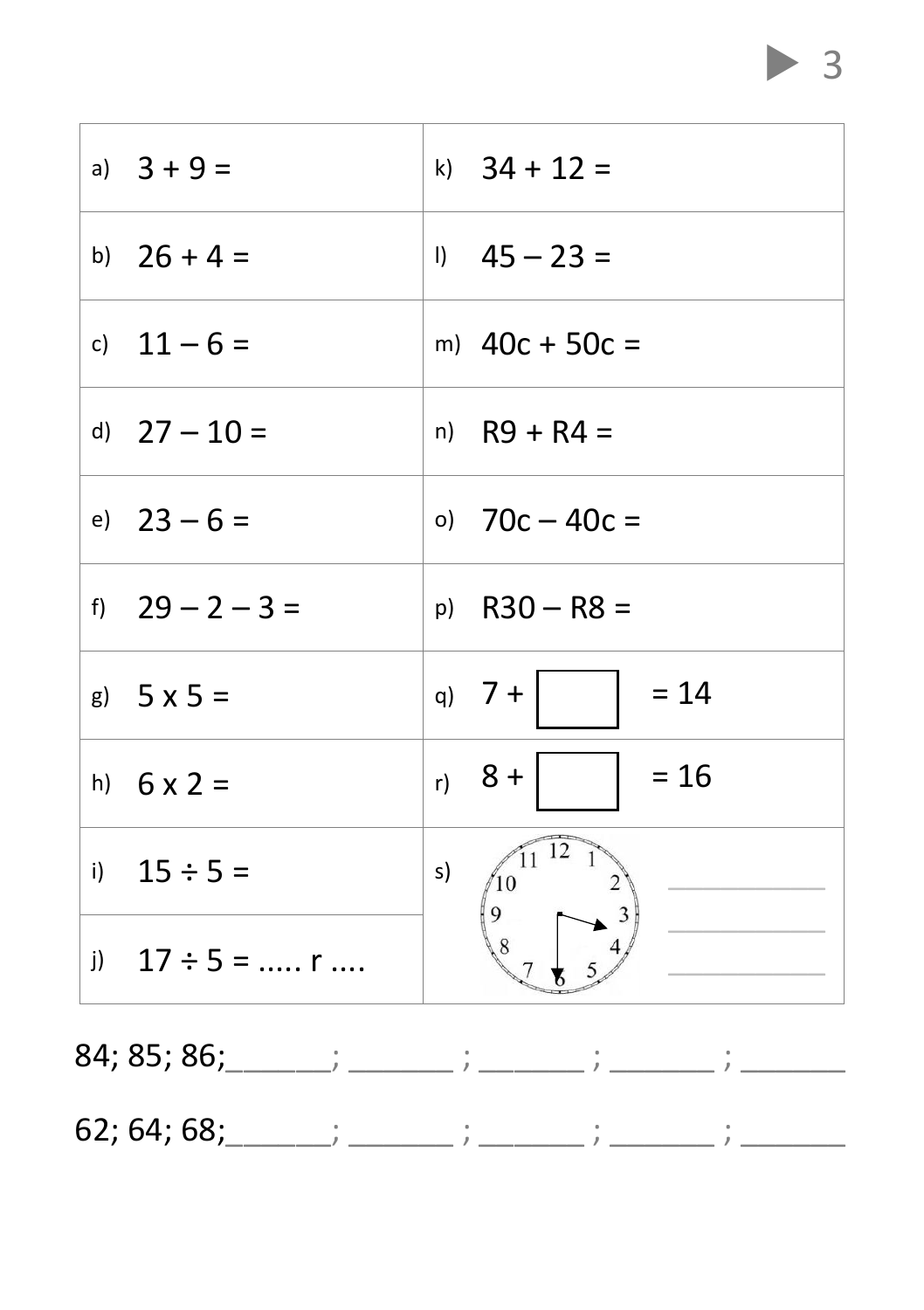a)  $6 + 6 =$ k)  $47 + 21 =$ b)  $47 + 10 =$  $69 - 12 =$  $\mathbf{D}$ c)  $33 + 8 =$ m)  $60c + 30c =$ d)  $9 - 5 =$  $R14 + R4 =$  $n)$ e)  $32 - 4 =$ o)  $50c - 30c =$ f)  $34 + 1 + 5 =$  $R40 - R5 =$ p)  $6 +$ g)  $5 \times 3 =$  $= 13$  $q)$  $7 +$  $= 15$ h)  $1 \times 4 =$  $r$ ) i)  $8 \div 4 =$  $s)$  $\overline{\overline{\mathsf{x}}\,5}$ i)  $10 \div 4 =$  ..... r ....

 $\blacktriangleright$  4

 $105; 106; 107;$  ; ; ; ;

 $115; 120; 125;$   $;$   $;$   $;$   $;$   $;$